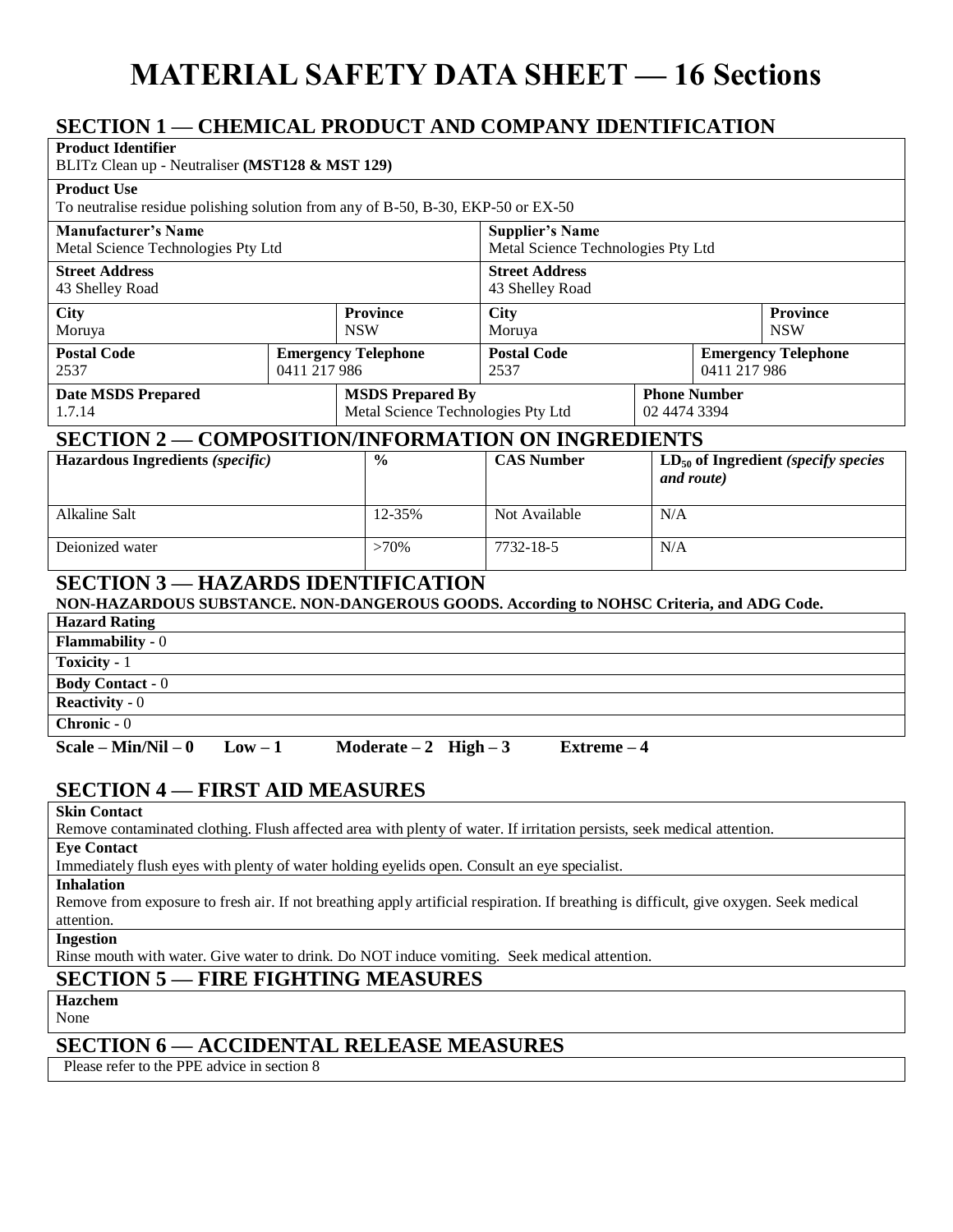## **SECTION 7 — HANDLING AND STORAGE**

#### **Handling Procedures and Equipment**

Wash thoroughly after handling. Remove contaminated clothing and wash before reuse. Do not get in eyes, on skin, or on clothing. Keep container tightly closed. Do not ingest or inhale. Use with adequate ventilation. Discard contaminated shoes.

#### **Conditions for Safe Storage (Including Any Incompatibles)**

Do not store with any acidic solutions

## **SECTION 8 — EXPOSURE CONTROL / PERSONAL PROTECTION**

#### **Exposure Controls**

The following ,aterials had no OELs on our records –

Water: CAS: 7732-18-5

### **Specific Engineering Controls (such as ventilation, enclosed process)**

Facilities storing or utilizing this material should be equipped with an eyewash facility and a safety shower. Use adequate general or local exhaust ventilation to keep airborne concentrations below the permissible exposure limits.

#### **Personal Protective Equipment**

#### **Skin**

Wear chemical protective clothing e.g. gloves, aprons, boots. [Suitable materials](http://www.ccohs.ca/oshanswers/prevention/ppe/trade_name.html) include: butyl rubber, natural rubber, neoprene rubber, nitrile rubber, polyethylene, polyvinyl chloride.

**Eye**

Wear chemical safety goggles.

## **SECTION 9 — PHYSICAL AND CHEMICAL PROPERTIES**

| <b>Physical State</b>                                                                                                                                                                        | <b>Odour and Appearance</b>                  | <b>Viscosity</b>           |  |  |  |
|----------------------------------------------------------------------------------------------------------------------------------------------------------------------------------------------|----------------------------------------------|----------------------------|--|--|--|
| Dark purple liquid                                                                                                                                                                           | Slightly sweet odour                         | Not available              |  |  |  |
| <b>Specific Gravity</b>                                                                                                                                                                      | Vapour Density $(air = 1)$                   | Vapour Pressure (mmHg)     |  |  |  |
| 1.14-1.16                                                                                                                                                                                    | Not available                                | Not available              |  |  |  |
| Evaporation                                                                                                                                                                                  | Boiling Point $(\Box C)$                     | Freezing Point $(\Box C)$  |  |  |  |
| Not available                                                                                                                                                                                | Not available                                | Not available              |  |  |  |
| pH                                                                                                                                                                                           | <b>Coefficient of Water/Oil Distribution</b> | <b>Solubility in Water</b> |  |  |  |
| $10.0 - 11.0$                                                                                                                                                                                | Not Available                                | Miscible                   |  |  |  |
| $\sim$ $\sim$ $\sim$ $\sim$ $\sim$ $\sim$ $\sim$<br>$\sim$ . The state of $\sim$ , $\sim$ , $\sim$ , $\sim$ , $\sim$ , $\sim$ , $\sim$ , $\sim$ , $\sim$ , $\sim$ , $\sim$ , $\sim$ , $\sim$ |                                              |                            |  |  |  |

## **SECTION 10 — STABILITY AND REACTIVITY**

### **No data for this material**

For incompatible materials, refer to section 7

## **SECTION 11 — TOXICOLOGICAL INFORMATION**

| <b>Effects of Acute Exposure</b>                                                       |                                  |  |  |  |
|----------------------------------------------------------------------------------------|----------------------------------|--|--|--|
| <b>Eye contact</b>                                                                     |                                  |  |  |  |
| The liquid is discomforting.                                                           |                                  |  |  |  |
| <b>Skin</b>                                                                            |                                  |  |  |  |
| The liquid is discomforting.                                                           |                                  |  |  |  |
| <b>Inhalation</b>                                                                      |                                  |  |  |  |
| Minimal to no effects especially at room temperature. Heated vapour may be irritating. |                                  |  |  |  |
| <b>Effects of Chronic Exposure</b>                                                     |                                  |  |  |  |
| See effects of acute exposure                                                          |                                  |  |  |  |
| <b>Irritancy of Product</b>                                                            |                                  |  |  |  |
| Low to mild                                                                            |                                  |  |  |  |
| <b>Skin Sensitization</b>                                                              | <b>Respiratory Sensitization</b> |  |  |  |
| Not considered a sensitizer                                                            | Not considered a sensitizer      |  |  |  |
| <b>Reproductive Toxicity</b>                                                           | <b>Teratogenicity</b>            |  |  |  |
| No information available.                                                              | No information available.        |  |  |  |
| <b>Embryotoxicity</b>                                                                  | <b>Mutagenicity</b>              |  |  |  |
| No information available.                                                              | No information available.        |  |  |  |
| <b>Name of Synergistic Products/Effects</b>                                            |                                  |  |  |  |
| No information available.                                                              |                                  |  |  |  |
| <b>SECTION 12 - ECOLOGICAL INFORMATION</b>                                             |                                  |  |  |  |
| <b>Ecotoxicity</b>                                                                     |                                  |  |  |  |

| $-$<br>No data            |  |
|---------------------------|--|
| Other                     |  |
| Do not empty into drains. |  |